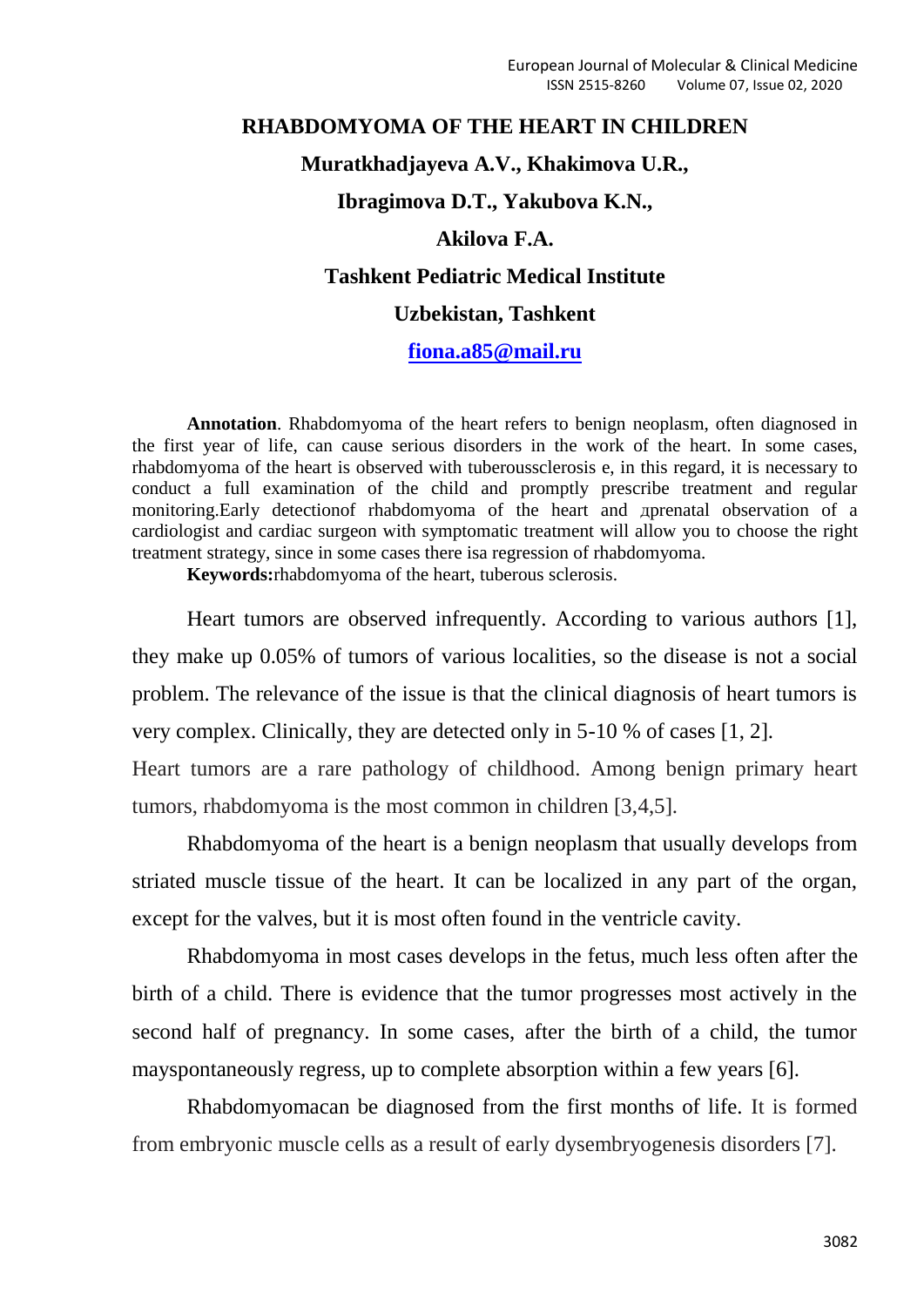The causes of the development of the disease are not fully understood. Among the possible factors that provoke the development of pathology are called:

- genetic predisposition;
- adverse environmental conditions;
- viral and bacterial infections of the mother;
- hormonal disorders in the mother's body;
- a tense psychological situation, severe stress;
- the use of certain medications, etc.

There are no specific signs of the disease, usually the tumor grows slowly and does not cause any inconvenience. If the neoplasm is small in size, it can remain undetected for many years.If the tumor is large, it can seriously interfere with the heart and negatively affect the development of the child. Symptoms such as heart failure, arrhythmia, tachycardia or bradycardia may occur, and atrioventricular block and ventricular extrasystole may develop. Further progression of the neoplasm can cause serious violations in the work of the heart up to its sudden stop.

Rhabdomyomatous formations can be in the form of a single node or multiple. They are more often localized in the ventricles and have mixed intra- / extra-mural growth. Children in combination with MVP and LVAC may have complaints of "aching" pain in the heart, palpitations, cephalalgia and dizziness, increased fatigue, a feeling of "chilliness" and cold hands at room temperature [18]. In rare cases, rhabdomyomascan be localized in the Atria, based on the atrial septum. Depending on the location, rhabdomyoma of the heart can have a malignant clinical course, leading to critical obstruction of the valve or ventricular chambers' exit tract, damaging the conducting system of the heart, leading to a fatal outcome, including sudden death [8,9,10, 22, 23, 24].

Rhabdomyoma of the heart with a highfrequency (up to 50-80%) it is associated with tuberous sclerosis (TS) (Bourneville's disease), which is a genetically determined disease and is characterized bythedevelopment ofmultiple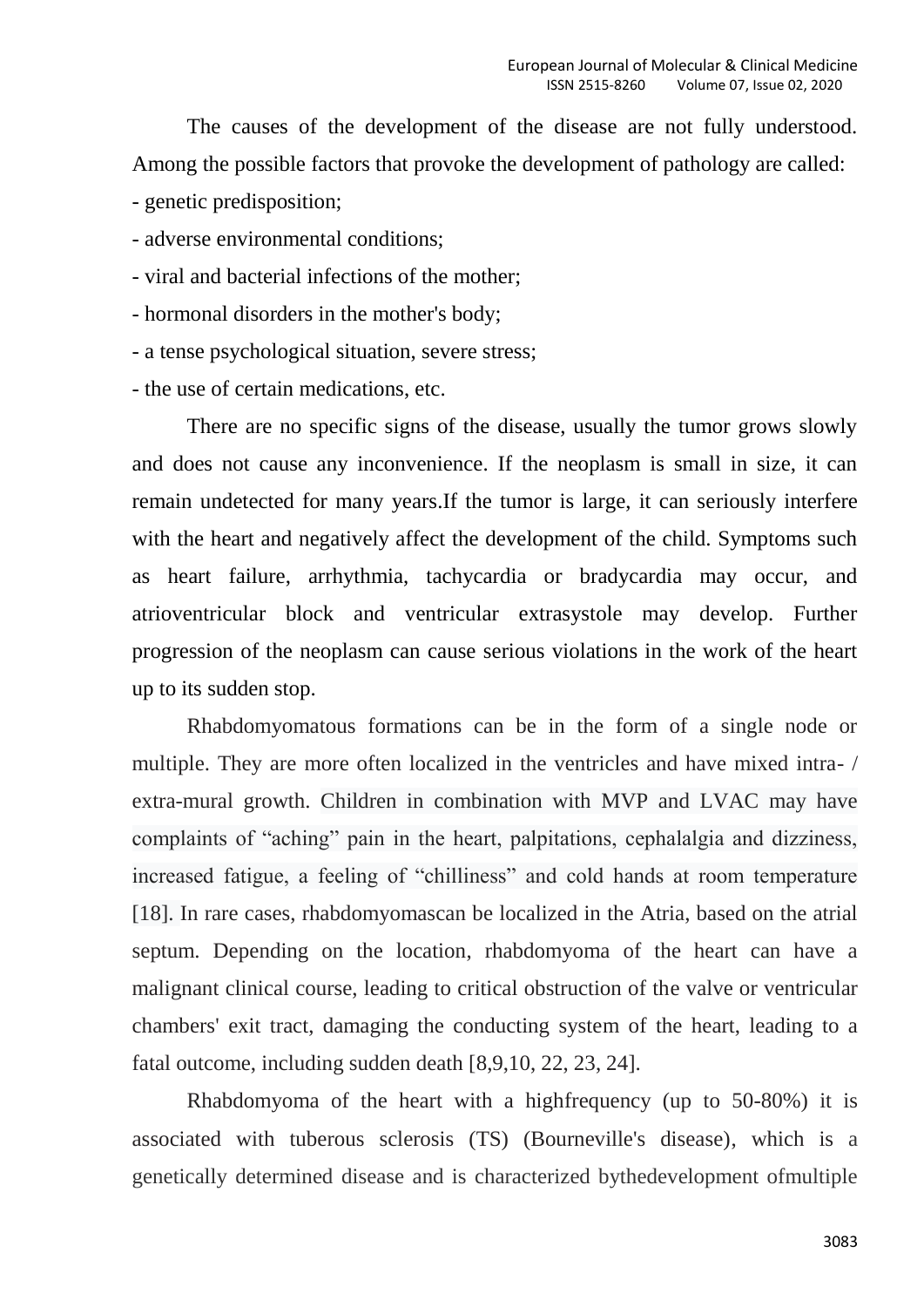benign tumors invarious organs, with a progressive course [8,9,10,11,14-17]. In this case, rhabdomyoma may be the first sign of the disease, and subsequent examination of the patient reveals a symptom complex of tuberous sclerosis [12, 13, 20,21], the diagnostic criteria of which are presented in table 1.

## **Table 1.**

## **Diagnostic criteria for tuberous sclerosis (E.S.Roachetal, 1999)**

| Main (large) criteria for TS           | Additional (small) criteria for TS     |
|----------------------------------------|----------------------------------------|
| — angiofibroma the face (cheeks,       | Multiple random way distributed        |
| bridge of the nose) or the area of the | depressions (pits) on tooth enamel     |
| forehead in patches (plaques)          | — Hamartoma rectal polyps              |
| — Nontraumaticsubungual fibroma        | — Bone cysts                           |
| Genesis                                | — Migration of the white matter of the |
| — Three or more spots<br>of hypo       | brain in the form of lines beam        |
| pigmentation                           | — gingival Fibromatosis                |
| Areas in the form of shagreen plaques  | -Non-renal hamartomas                  |
| — Multiple tumor nodules in the retina | — Uncolored (achromatic) spot on the   |
| — Tubercles in the cortex              | retina                                 |
| — Subependymal nodules                 | — Cutaneous manifestations in the form |
| -Subependymal giant cell astrocytoma   | of confetti (small round spots)        |
| — Rhabdomyomas hearts (single or       | —Multiplerenalcysts                    |
| multiple)                              |                                        |
| — angiomyolipoma Renal or pulmonary    |                                        |
| lymphangiomyomatosis                   |                                        |

The diagnosis of tuberous sclerosis is considered reliable if the patient has two large or one large and two small criteria [9, 10].

As a rule, nextunderstudiesare conducted:

MRI of the head at least every 3 years to detect intracranial complications;

 Kidney ultrasound or abdominal MRI every 3 years for school-age children and every 1-2 years for adults to detect kidney tumors;

 Girls over 18 years of age should be screened annually for shortness of breath during physical activity and at rest, as well as high-resolution CT scans every 5-10 years;

 Periodic neuropsychological testing and behavioral screening of children to provide assistance and support in school and behavioral measures.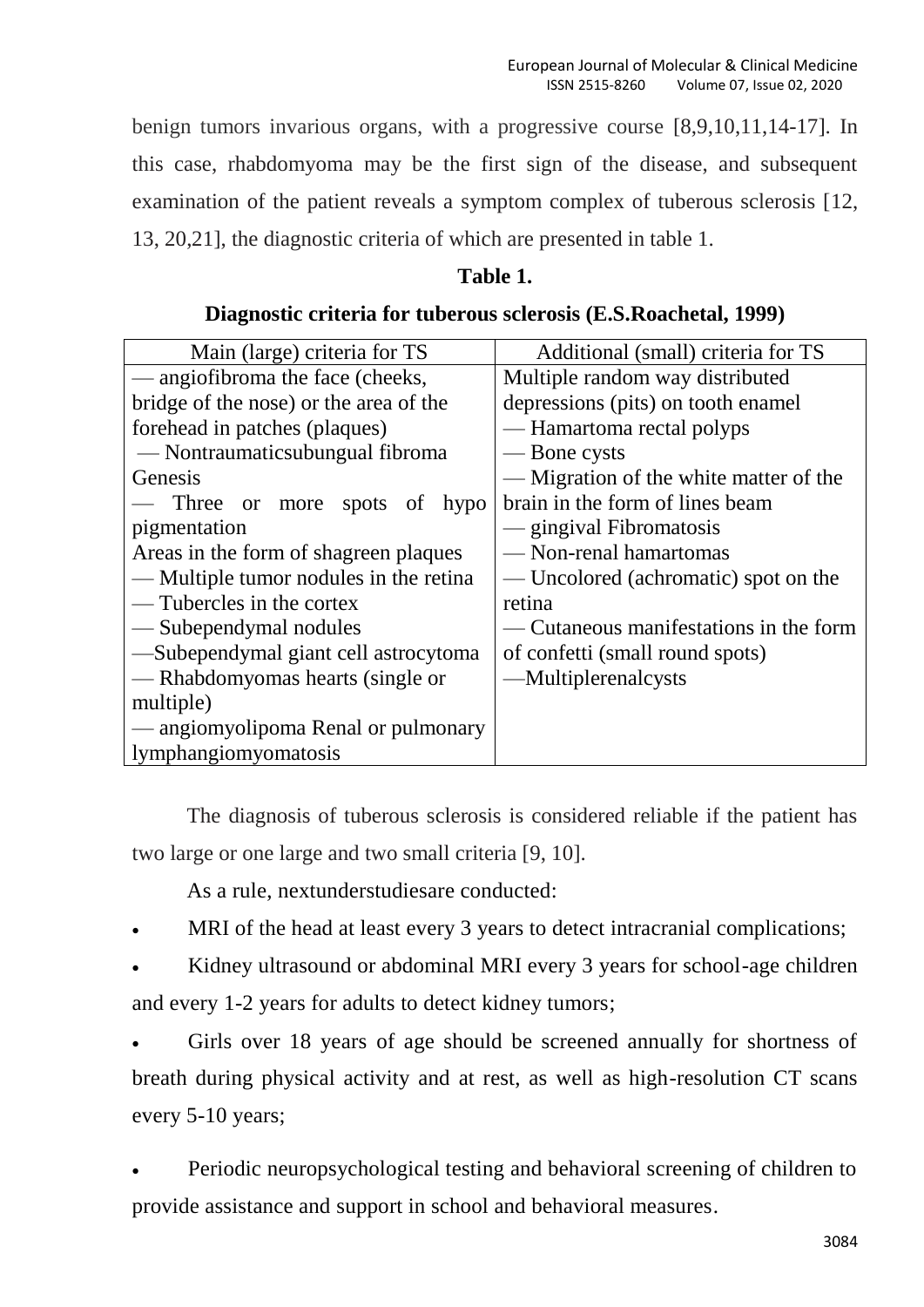The prognosis depends on the severity of symptoms. All patients should be regularly examined to detect possible complications of TSC in a timely manner. Currently, the treatment of tuberous sclerosis is symptomatic [9,21].

In most cases, rhabdomyomais first diagnosed, and tuberous sclerosis must be excluded in the dynamics of the examination.

Here is a case from our practice, when a childborn in 2014 in the first year of life was admittedto a hospital with clinical signs of acute respiratory disease. In the anamnesis, the heredity is not burdened. There are two older children in the family, aged 7 and 4 years, and the children are healthy. Pregnancy of this child took place against thebackground of repeated respiratory infections in the mother,received treatment. These deliveries were on time, but delayed. The child was born in a state of asphyxia, to the breast was attached on the 2nd day. The newborn period proceeded smoothly, was regularly examined by a pediatrician and neurologist, and grew and developed according to age. At the age of 10 months, he was admitted to a hospital, where he was diagnosed with acute bronchitis, which was confirmed byR-gram of the chest, when an increase and changes in the heart were detected.

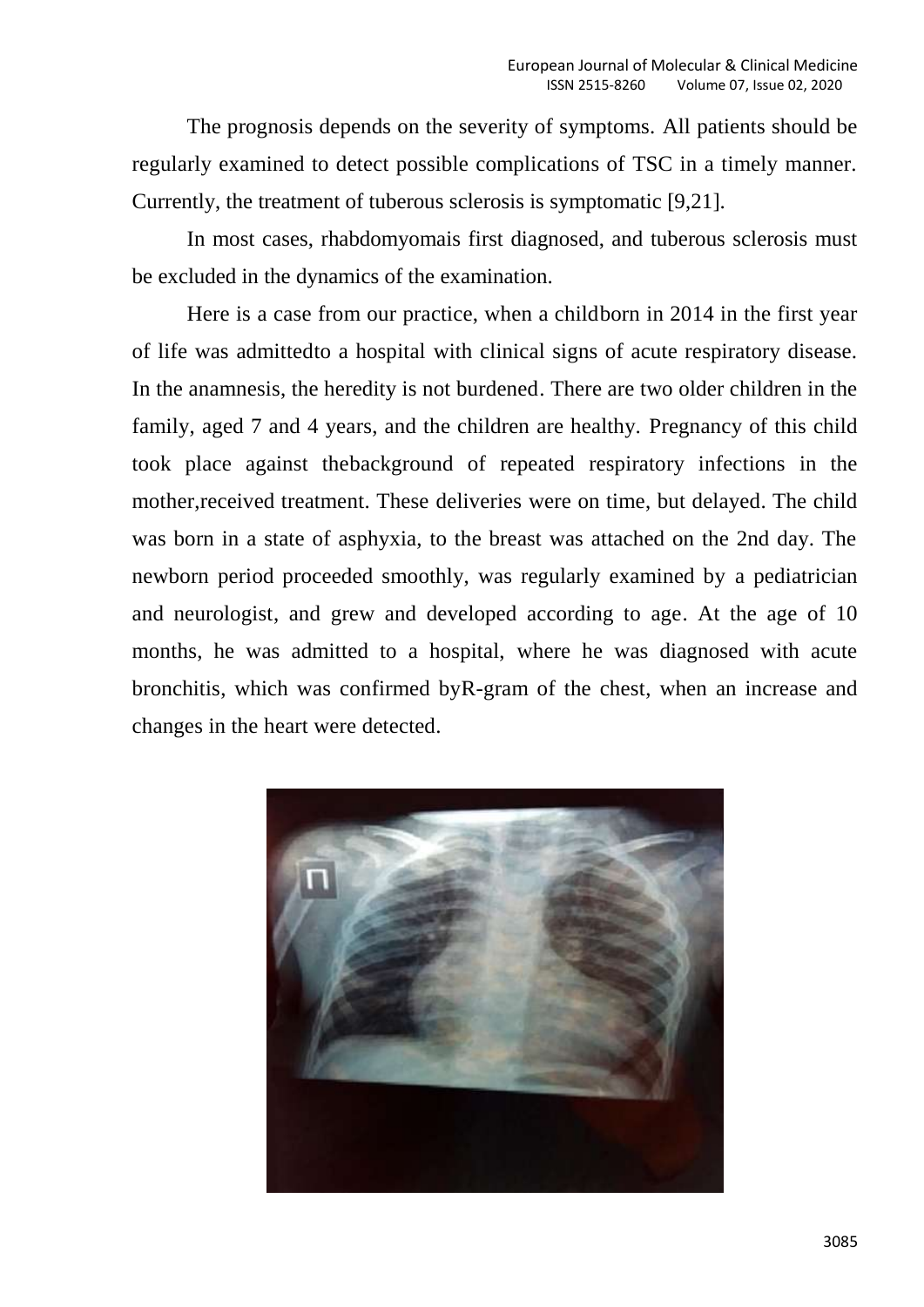Chest radiographycan detect changes and increases in the size of the heart, stagnation in the small circle of blood circulation, but does not give complete information.

To clarify the diagnosis, the child underwent an echocardiographic study (EchoCG).



Echocardiogram:Acute formation in the left ventricle cavity:48x35mm (rhabdomyoma). The outline is even. The left ventricular cavity is reduced and the paradoxical movement of the interventricular septum.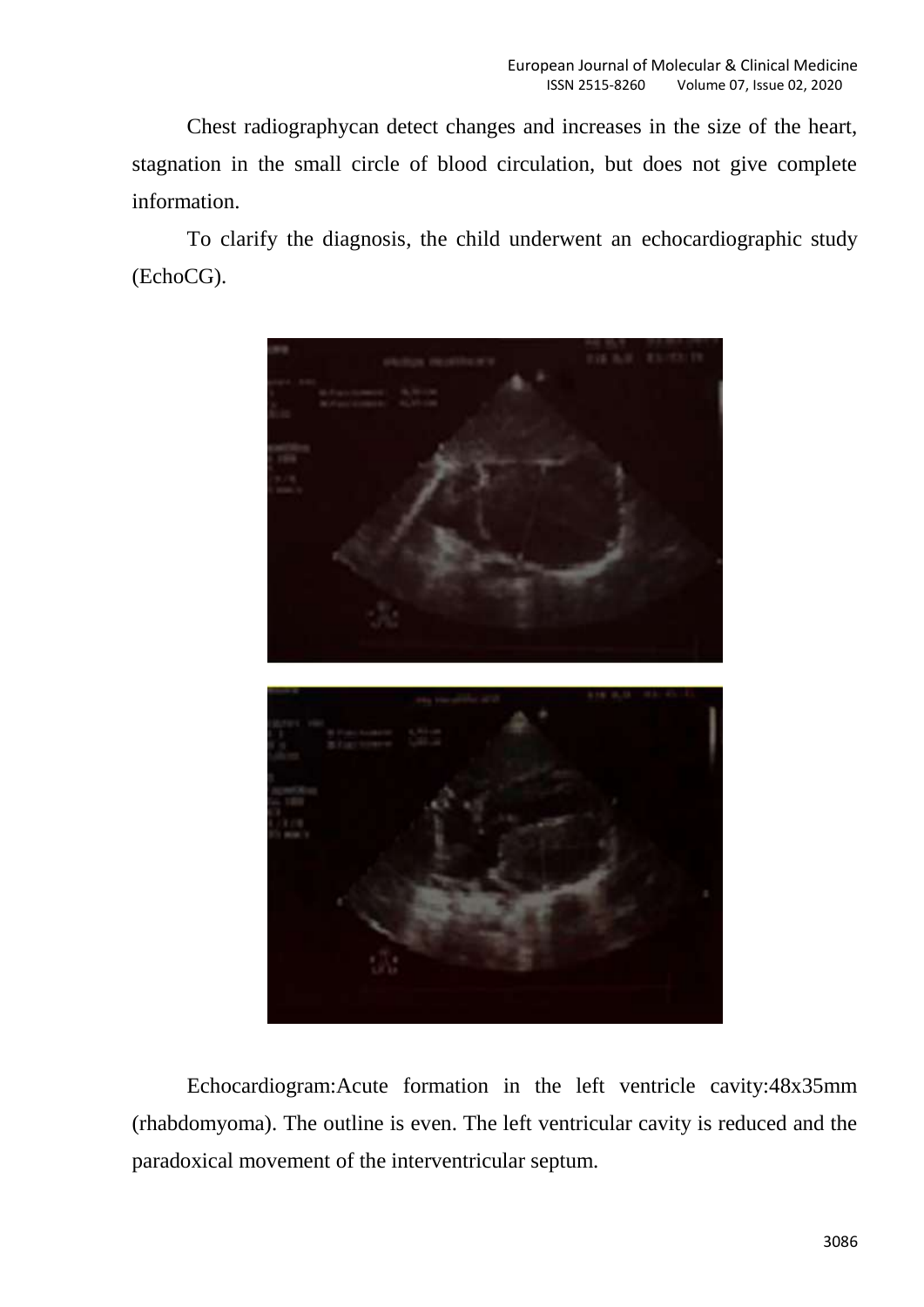### **Conclusion:**

**1. Formation in the cavity of the left ventricle (rhabdomyoma).** To exclude tuberous sclerosis, the babywas examined in the Republican cancer centerwith ultrasound diagnostics.

On echotomograms-liver OVD of the right lobe-81mm, CCD of the left kidney-48mm, the contours are even. The parenchyma is homogeneous, finegrained. Intraparenchymal formations are not visualized. The intrahepatic bile ducts are not dilated. The diameter of the liver veins is 2 mm. The portal vein is 6 mm. The gallbladder is reduced.The pancreas is not visualized due to gases.Spleen dimensions-54x22mm, smooth contours. The parenchyma is homogeneous, fine-grained. The right kidney is 53x22mm, the topography is not changed, the contours are smooth and clear. Parenchyma of normal echogenicity (0 degree), 8-9 mm thick, without deformation, not expanded. There are no stones. Kidney function is normal. The parenchyma has not been changed. The right ureter is not dilated.The left kidney is 53x24mm, the topography is not changed. The contours are clear and even. Parenchyma of normal echogenicity(0 degree), 8-9 mm thick, without deformation, not expanded. There are no stones, the tour is normal. The parenchyma has not been changed. The left ureter is not dilated.The adrenal glands are not visualized.Paraaortic and paracaval lymph nodes are not visualized due to pneumatics in the intestine.

In the projection of the anterior mediastinum (thymus gland projection)an additional "echo shadow" with dimensions of 37x45x38 mm is visualized.

# **2. Mediastinal Tumor?**

**-** The child isconsulted with a dermatologist, neuropathologist, and oculist for the necessary examinations.

- A previous study ruled out the presence of signs of tuberous sclerosis in the child.

- Repeat holdingEchoCGconfirmed the established diagnosis: rhabdomyoma of the heart.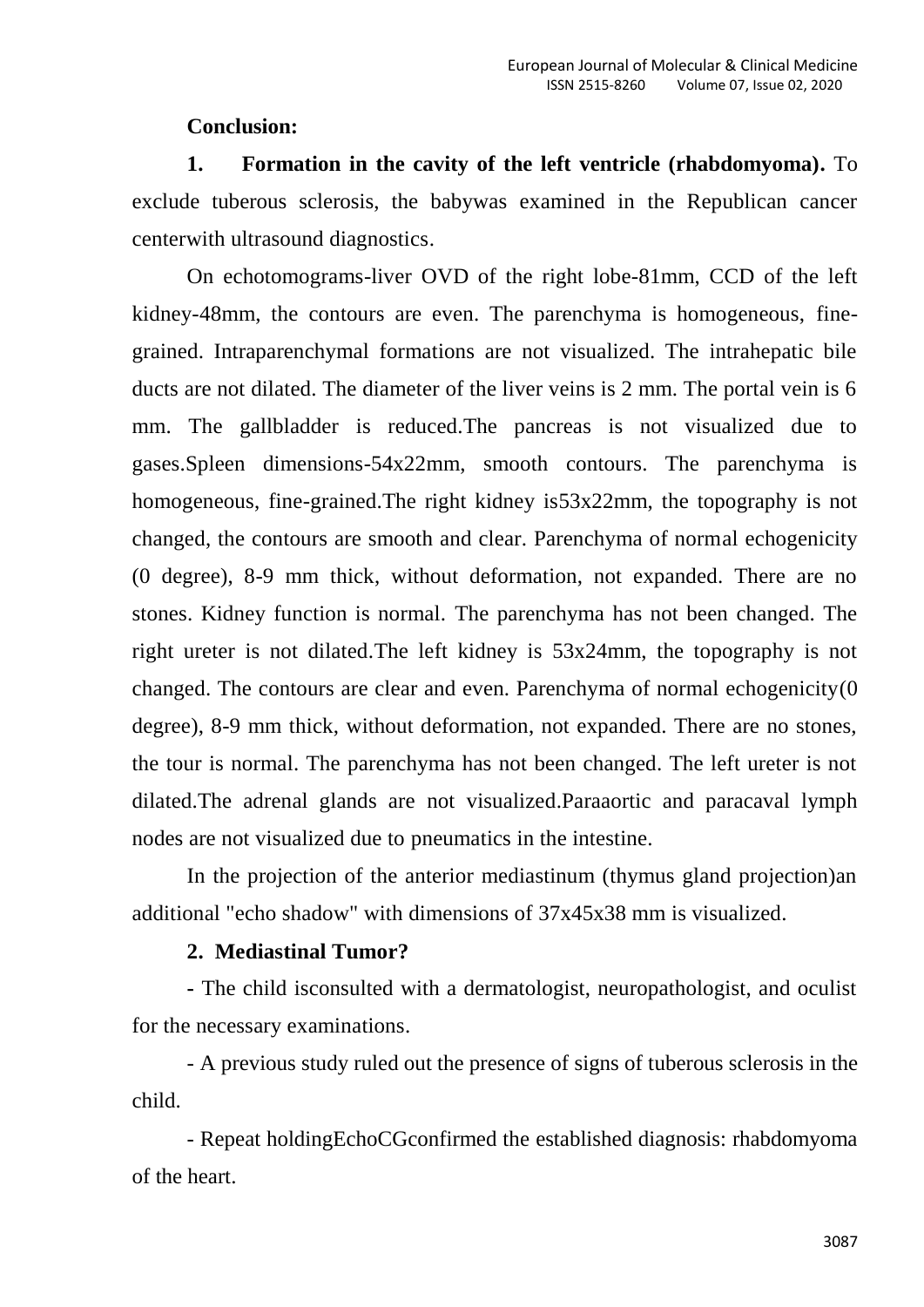- The child is referred for consultation and observation by cardiac surgeon with regular EchoCG every 3 to 6 months to monitor the growth of the tumor and determine for surgical treatment.

EchoCG allows you to determine the size, shape, clarify the intramuscular or intracavitary localization of the tumor, identify relationships with the valvular heart apparatus, monitor the dynamics of tumor growth, and determine indications for surgical treatment.

In the dynamics of follow-up for 3years by a cardiologist and cardiac surgeon, signs of regression of rhabdomyomawere noted.

**3.** Timely conduct of such research methods as EchoCG, if necessary MRI and CT,allow you to make a timely diagnosis of heart pathology. Early detectionofrhabdomyomaof the heart and дprenatal observation of a cardiologist and cardiac surgeon with symptomatic treatment will allow you to choose the right treatment strategy, since in some cases there isa regression of rhabdomyoma.

### **Literature**

1. Schaff H.V., Mullany C.J. Surgery for cardiac myxomas /H.V.Schaff, C.J. MullanySemin. Thorac.Cardiovasc. Surg.— 2000.— Vol. 12.— P. 77—88.

2. Knyshov.In., Vitovskii.M.,Zakharovka ..P. Tumorsof the heart — KIEV, 2005.- 256 p.

3. BelozerovYu.M. Children's cardiology / Yu.M. Belozerov — M.: Medpressinform, 2004. — 600 p. (in Russian).

4. Kuklin I. A., Keniksfest Yu. V., Volkova N. V., and others. Modern problems of dermatovenerology, immunology and medical cosmetology. 2010. Vol. 4, No. 4. Pp. 55-62.

5. Sharykin A.S., Shilykovskaya E.V., navrotskaya T.K., et al. Heart rhythm disorders in rhabdomyoma of the heart in children with tuberous sclerosis / / Russian Bulletin of Perinatology and Pediatrics. 2007. Vol. 52, No. 3. Pp. 48-52.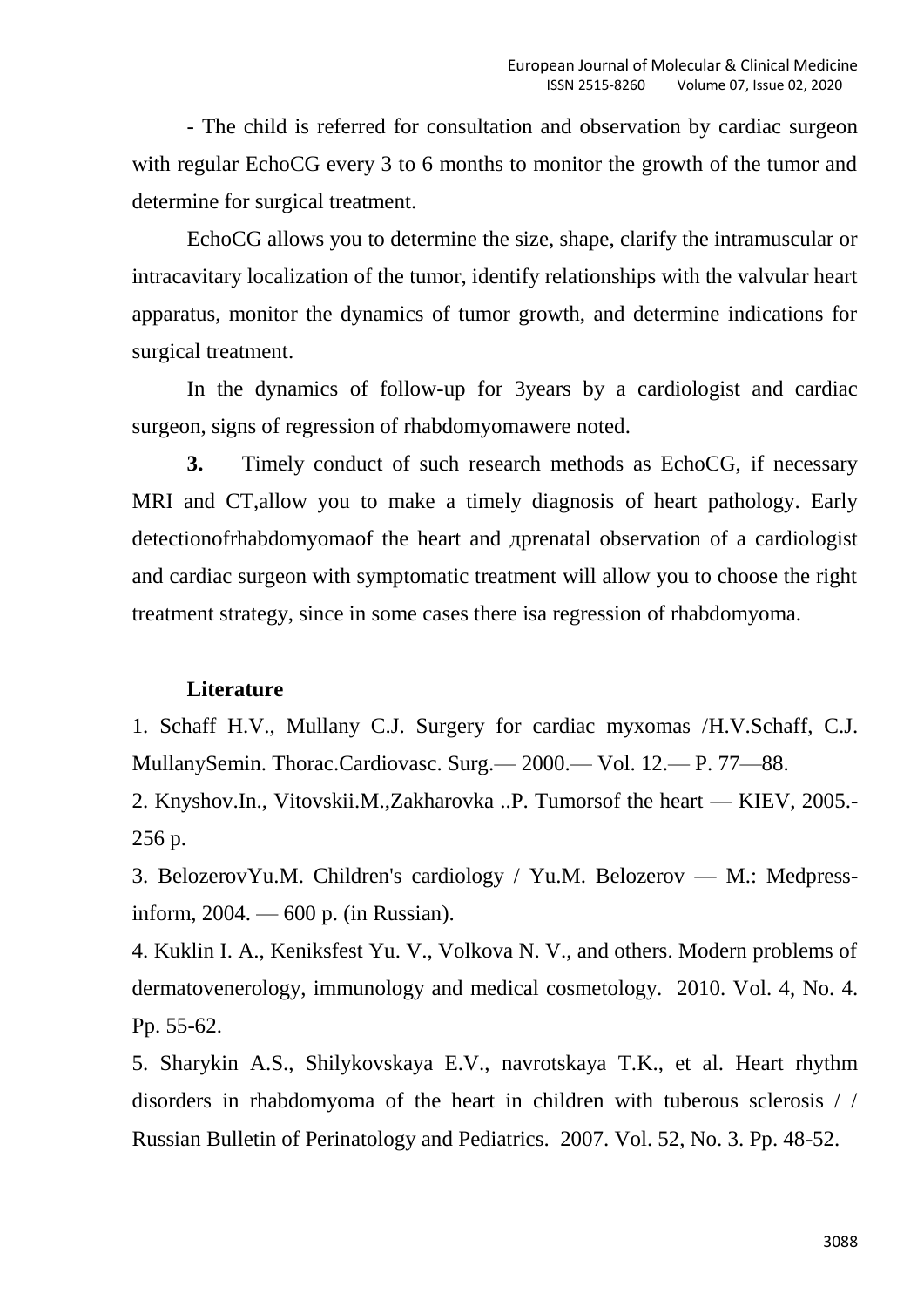6. Svobodov A.L., Doktorova V.P., Kupryashov A.A., Tumanyan M. R.The natural course of heart rhabdomyoma in children. /A.L.Svobodov, V. P.Doktorova, A. A. Kupryashovand M.R.Tumanyan. Pediatrics 2017. - №3.Pp. 22-26.

6. BosioM., VitaliG.M.,Pandolfi M.Cardiac rhabdomyoma in tuberous sclerosis. A report of five cases and review of the literature / M. Bosio, G.M. Vitali, M. Pandolfi et al. // Minerva Pediatr. — 1992. — Vol. 44, № 6. — P. 305-311.

7. BelozerovYu.M. Clinical masks of heart rhabdomyoma in children. Russian Bulletin of Perinatology and Pediatrics, 2003, No. 2, Pp. 15-18.

8. DorofeevaM.Yu. Tuberous sclerosisin children.Russian Bulletin of Perinatology and Pediatrics. 2001, no. 4, Pp. 33-41.

9. Kirklin and Barratt-Boyes Cardiac Surgery. — 3d ed. — Vol. 2. — 2006. — 1938 p.

10. Kuklin I. A., KeniksfestYu.V., Volkova N. V., and others. Modern problems of dermatovenerology, immunology and medical cosmetology. 2010. Vol. 4, No. 4. P. 55-62.

11. DorofeevaM.Yu. Tuberous sclerosis in children // Russian Bulletin of Perinatology and Pediatrics. 2001, no. 4, Pp. 33-41.

12. Yusupova L.A., GarayevaZ.Sh., Yunusova E.I., Mavlyutova G.I., Khaertdinova L.A., Galikanova E.E., Rokitskaya V.N. Burneville-Pringle Disease. Treatingphysician, 2012. -N10. - СP. 18-21.

13. Bolton P. Intellectual and Cognitive Impairments // Tuberous Sclerosis complex: from Basic Science to Clinical Phenotypes / Ed. by Curatolo P. — London: Mac Keith Press, 2003. — P. 481-487.

14. Bolton P. Intellectual and Cognitive Impairments // Tuberous Sclerosis complex: from Basic Science to Clinical Phenotypes / Ed. by Curatolo P. — London: Mac Keith Press, 2003. — P. 481-487.

15. Curatolo P. Tuberous Sclerosis complex: from Basic Science to Clinical Phenotypes. — London: Mac Keith Press, 2003. — 267 p.